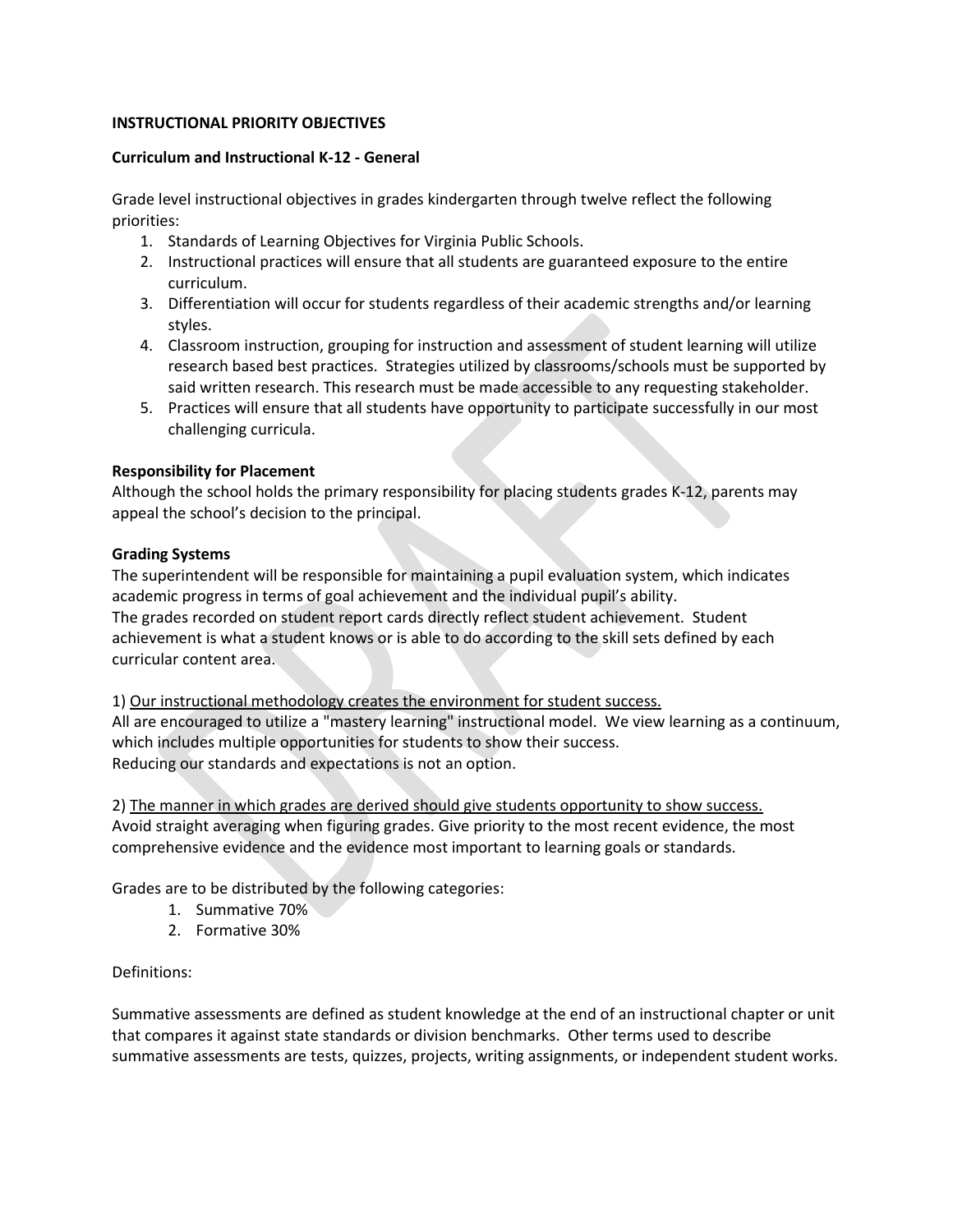Formative assessments are defined as a way to monitor student learning and to gain feedback that will be used by teachers to improve learning. Other terms used to describe formative assessments are classwork, assignments, homework, benchmarks, and supported assignments.

No credit is defined as a zero for the assignment.

### **ELEMENTARY GRADING POLICY:**

#### **Formative**

An "I" will be given for any assignment not completed by the due date. The student will be given until the week before the end of the quarter to complete the assignment. If at the end of the quarter, the student still has not competed the assignment, then the "I" will be changed to an "F" and the student will not receive credit for the assignment.

### **Summative**

For tests and quizzes, students may receive an "I" during a quarter. It is the teacher's responsibility to ensure the test or quiz is made up by the week before the end of the quarter and the "I" changed to a grade that reflects the student's knowledge. If at the end of the quarter, the student still has not made up the test/quiz, then the "I" will be changed to an "F" and the student will not receive credit for the assignment.

### **MIDDLE SCHOOL GRADING POLICY:**

For students missing a summative or formative assignment, the assignment will be marked as "Missing/Incomplete" in PowerSchool and a '0' will be assigned for the grade until the assignment has been completed.

#### **Summative**

Students should be allowed to make-up/retake and/or correct materials for any summative assignment at least once for full credit. Students will be given until the week before the end of the quarter for the makeup/retake and/or to correct materials on summative assessments. Regarding the retake, the higher of the two grades will be given.

#### **Formative**

Assignments are due on the due date. Credit will only be given for assignments that are attempted. No credit will be awarded for any assignments that are not attempted.

When a student is absent from class, for either an explained or unexplained absence, it is the student's responsibility to schedule a make-up, retake, and/or schedule time to correct material in a timely manner (a maximum of two weeks) as appropriate to the course pacing. After that, students will not receive credit for late assignments.

#### **Academic Dishonesty**

If it is discovered that a student has utilized or is utilizing unauthorized assistance on an assignment, or has submitted or is submitting another's work as his/her own, the student may receive a zero for such work. Teachers may offer the offending student an opportunity to submit authentic work, for full or partial credit. Students who are repeat offenders will be referred to the administration for academic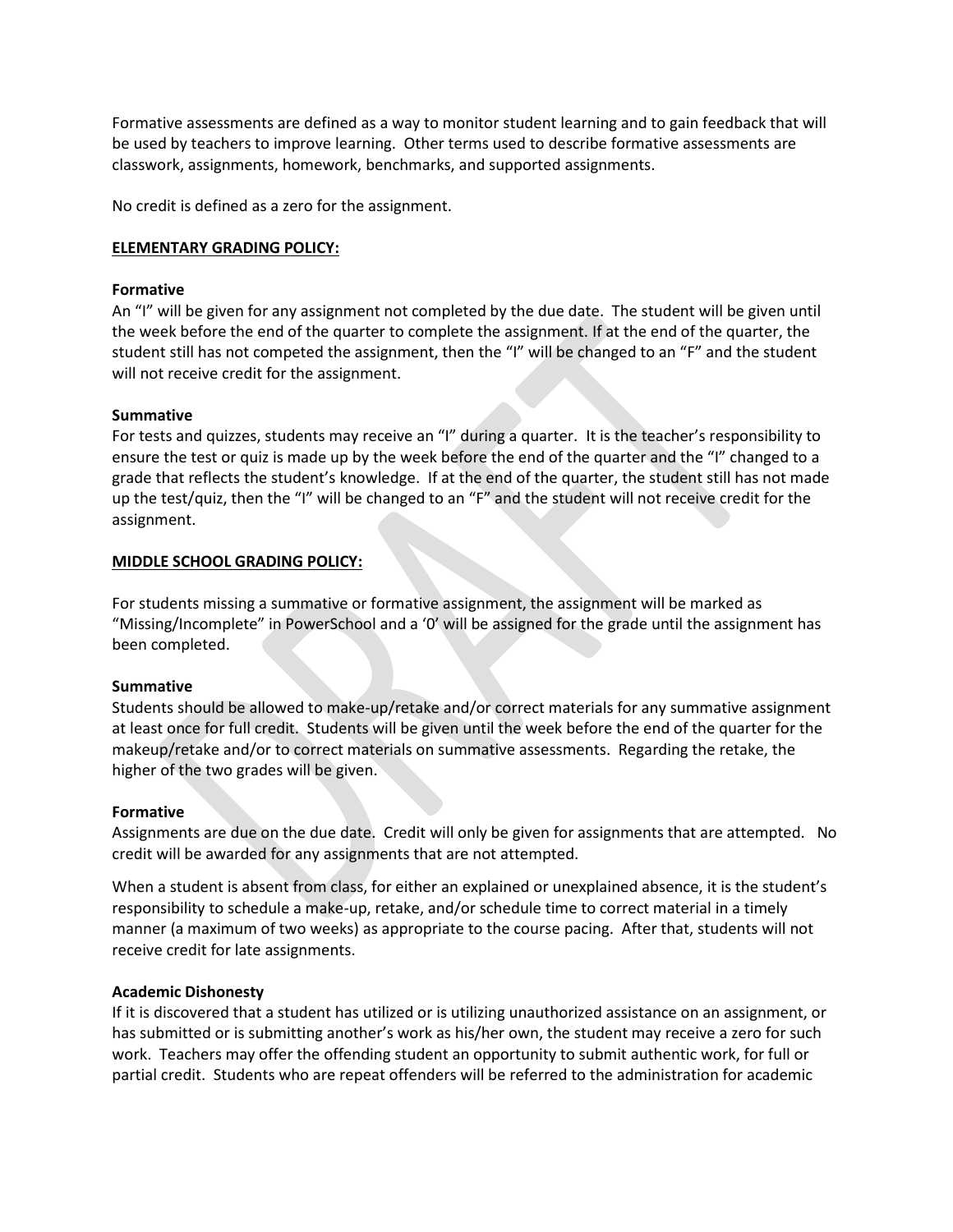misconduct. Any student who assists another student to do any of the preceding acts will be held accountable to the same disciplinary action or consequences. \*Note: Please refer to the Student Code of Conduct for consequences

### **HIGH SCHOOL GRADING POLICY:**

Teachers may use:

- o Total Points within each category
- o Percentage based grades in each category

#### **Summative**

Students' scores on a summative assignment will range between no credit (0 points/percentage) and full credit (total earned points or 100%). Credit will only be given for assignments that are attempted. No credit will be awarded for any assignments that are not attempted.

At the teacher's discretion, students may be permitted to make up, retake, and/or correct material in a timely manner as appropriate to the course pacing. Students must schedule a time with the teacher, which may fall outside of the course's normal class-time. Retakes and/or corrections cannot result in a lower grade than the original.

### **Formative**

Students' scores on a formative assignment will range between no credit (0 points/percentage) and full credit (total earned points or 100%). Credit will only be given for assignments that are attempted. No credit will be awarded for any assignments that are not attempted.

Students may be permitted to submit, make up, retake, and/or correct material in a timely manner as appropriate to the course pacing and reasonable teacher discretion. Students must schedule a time with the teacher, which may fall outside of the course's normal class-time. Late submission, retakes and/or corrections cannot result in a lower grade than the original. Teachers may accept formative work submitted after its due date for full or partial credit, at teacher discretion.

\*Note: Due to the day to day nature of formative assessments, these are not always able to be made up. In this case, an alternate assignment may be offered.

#### **Academic Dishonesty**

If it is discovered that a student has utilized or is utilizing unauthorized assistance on an assignment, or has submitted or is submitting another's work as his/her own, the student may receive a zero for such work. Teachers may offer the offending student an opportunity to submit authentic work, for full or partial credit. Students who are repeat offenders will be referred to the administration for academic misconduct. Any student who assists another student to do any of the preceding acts will be held accountable to the same disciplinary action or consequences.

\*Note: Please refer to the Student Code of Conduct for consequences

#### **Due Dates & Make-Ups**

Teachers have discretion to set due dates for the submission of work, whether summative or formative. If an assignment counts as part of a reporting period's grade, its due date should not be within a different reporting period, barring extenuating circumstances.

When a student misses class time, it is the responsibility of the student to find out what information and work were missed. When a student misses class, the student shall have at least the school days missed, plus one, to complete any missing work. If a student has excessive absences or will be or has been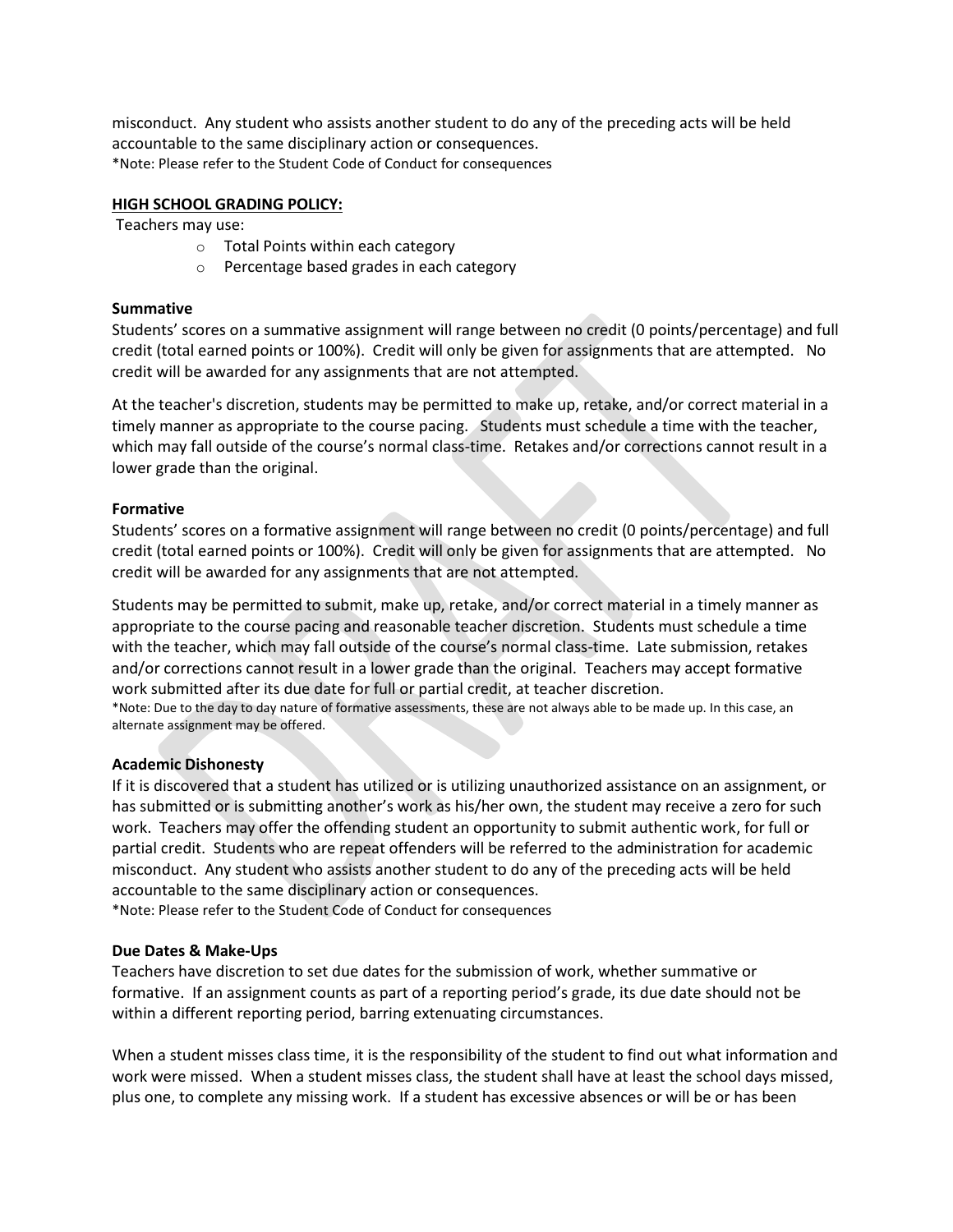absent from school/class for an extended time, teachers should develop a reasonable submission timeline on a case-by-case basis.

# **Course Grade Reporting**

- 1. The letter grade for a reporting period should include only student achievement factors. • Do not use plus or minus with a grade.
- 2. Letter grades should continue to be the primary reporting method for report cards grades. **Grade Descriptors**
	- "A" indicates that a student excels in performance with respect to the subject
	- "B" indicates that a student has displayed above average performance with respect to the subject
	- "C" indicates that a student has displayed an average performance with respect to the subject
	- " $D''$  indicates that a student has a need to improve performance with respect to the subject
	- "F" indicates that a student has a need to repeat the objective to improve performance
	- "P" indicates that a student has met the objectives for the course
- 3. A ten point grading scales is used county wide.
	- $\bullet$  A=100-90
	- B=89-80
	- C=79-70
	- D=69-60
	- F=59 and Below
- 4. The figuring of a final grade includes both mathematical computation and professional judgement. The bottom line is this: Does the grade reflect student achievement?

# **Elementary School – Grades K-1**

Interim reports shall be provided to parents during each nine-week grading period with a parent/teacher conference and/or in written form. Pupils in kindergarten and grade 1 will receive the following grades: O (Outstanding), (S) Satisfactory, (P) (Progressing), and N (Needs Improvement). In reading, writing, mathematics, science, social studies, social growth and work habits. Report cards will be sent home after each nine-week grading period.

- "O" indicates that a student is doing outstanding work with respect to the subject
- "S" indicates that a student is doing satisfactory work with respect to the subject
- "P" indicates that a student is progressing
- "N" indicates that a student is not yet performing at the expected level

# **Elementary School - Grades 2-5**

Interim reports shall be provided to parents during each nine-week grading period with a parent/teacher conference and/or in written form. Pupils will receive grades A, B, C, D, or F in reading, writing, mathematics, social studies, and science. (In grades 2-5 in work habits, social growth, and grades, O, S, P, and N will be used.) Report cards will be sent home after each nine-week grading period.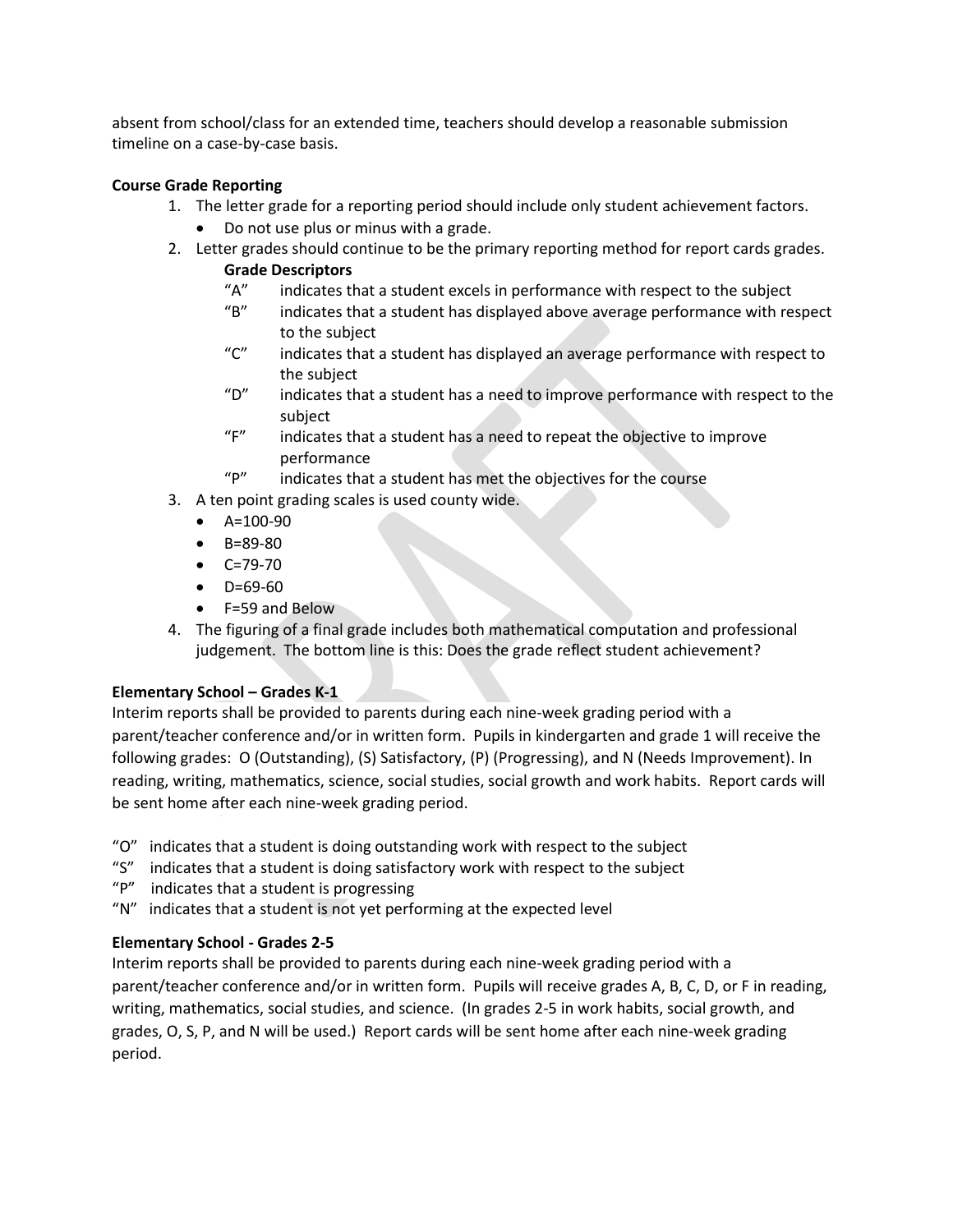## **Grade Descriptors**

- "A" indicates that a student excels in performance with respect to the subject
- "B" indicates that a student has displayed above average performance with respect to the subject
- "C" indicates that a student has displayed an average performance with respect to the subject
- " $D$ " indicates that a student has a need to improve performance with respect to the subject
- "F indicates that a student has a need to repeat the objectives to improve performance
- "O" indicates that a student is doing outstanding work with respect to the subject
- "S" indicates that a student is doing satisfactory work with respect to the subject
- "P" indicates that a student is progressing
- "N" indicates that a student is not yet performing at the expected level

### **Middle School - Grades 6-8**

Students will receive grades A, B, C, D, or F in English, Mathematics, History/Civics, Science, and any class for high school credit. All other courses will receive a "P" Pass or "F" Fail. Report cards will be sent home after each nine-week grading period.

Teachers will record a minimum of four summative assessments and eight formative assessments during each quarter.

## **Grade Descriptors**

- "A" indicates that a student excels in performance with respect to the subject
- "B" indicates that a student has displayed above average performance with respect to the subject
- "C" indicates that a student has displayed an average performance with respect to the subject
- " $D$ " indicates that a student has a need to improve performance with respect to the subject
- "F" indicates that a student has a need to repeat the objectives to improve performance
- "P" indicates that that a student is passing the class

#### **Determining a nine-week grade for Middle School and High School**

- 1. The letter grade for a reporting period should reflect student achievement.
- 2. A letter grade will be assigned to each numerical grade.
- 3. If the student's quarterly grade is lower than a 50% in any grading period, the grade will be overridden by the teacher to a 50%.

The letter grade will be assigned a point value using the quality point scale. Homework can be used under the guidelines of Policy: IKB.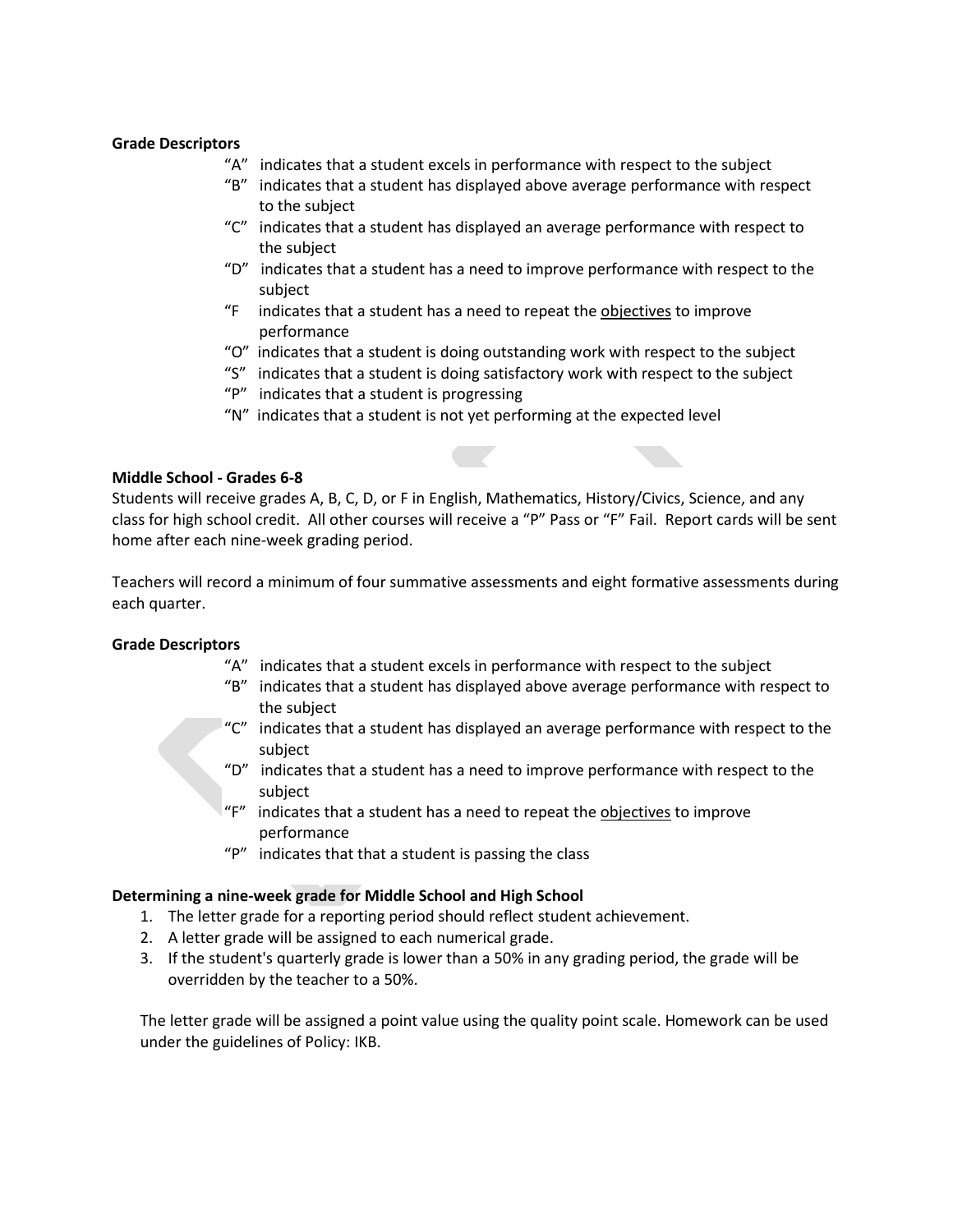## **Middle School**

A grade of "Incomplete" may be given at the end of the quarter at teacher discretion. During this time, students will be given a maximum of two weeks after the end of the quarter to complete all incomplete/missing assignments. After such time, no credit will be given for any remaining incomplete/missing assignments. The final grade then will be calculated.

## **Computing Semester Course End Grade**

All quarter points will be averaged to determine the overall grade for the course.

The total number of points that are earned over the grading periods will determine the grade for the course. The following two standards are to be articulated.

- 1. A minimum of 2 points must be earned in order for the student to receive credit for the course.
- 2. If a student does not receive a point during the first quarter, then they must receive two points in the second quarter.
- 3. A minimum of 1 point must be earned during the last grading period regardless of the number of points earned in the previous grading periods in order to receive credit for the class.
- 4. Grade for the course can be adjusted to match numerical average for all grading periods by teacher discretion.
- 5. Students shall be graded according to their achievement in relation to course standards, objectives, and competencies. Students with disabilities shall be graded according to the grade level designated in their IEP.

Course grade average for a subject will be computed by utilizing the letter grade to point conversion system:  $A = 4$ ;  $B = 3$ ;  $C = 2$ ;  $D = 1$ ;  $F = 0$ . For fractions of a point, .5 will be rounded up at teacher discretion based on student performance.

## **Computing Semester/Year Grades for subjects and courses**

#### **Semester course example:**

| Quarter                              |   | $\overline{\phantom{a}}$ | Course |
|--------------------------------------|---|--------------------------|--------|
| Subject X Letter Grade               | В |                          | B*     |
| Conversion Points to Compute average | 3 | $\overline{2}$           | $2.5*$ |

**\***For fractions of a point, .5 will be rounded up at teacher discretion based on student performance.

Example for semester long course: Advisory 1 + Advisory 2

2

#### **Full year Example:**

| Quarter | $\overline{f}$<br>- | $\overline{\phantom{0}}$<br>_ | h<br>ٮ | $\Delta$ | Year |
|---------|---------------------|-------------------------------|--------|----------|------|
|         |                     |                               |        |          |      |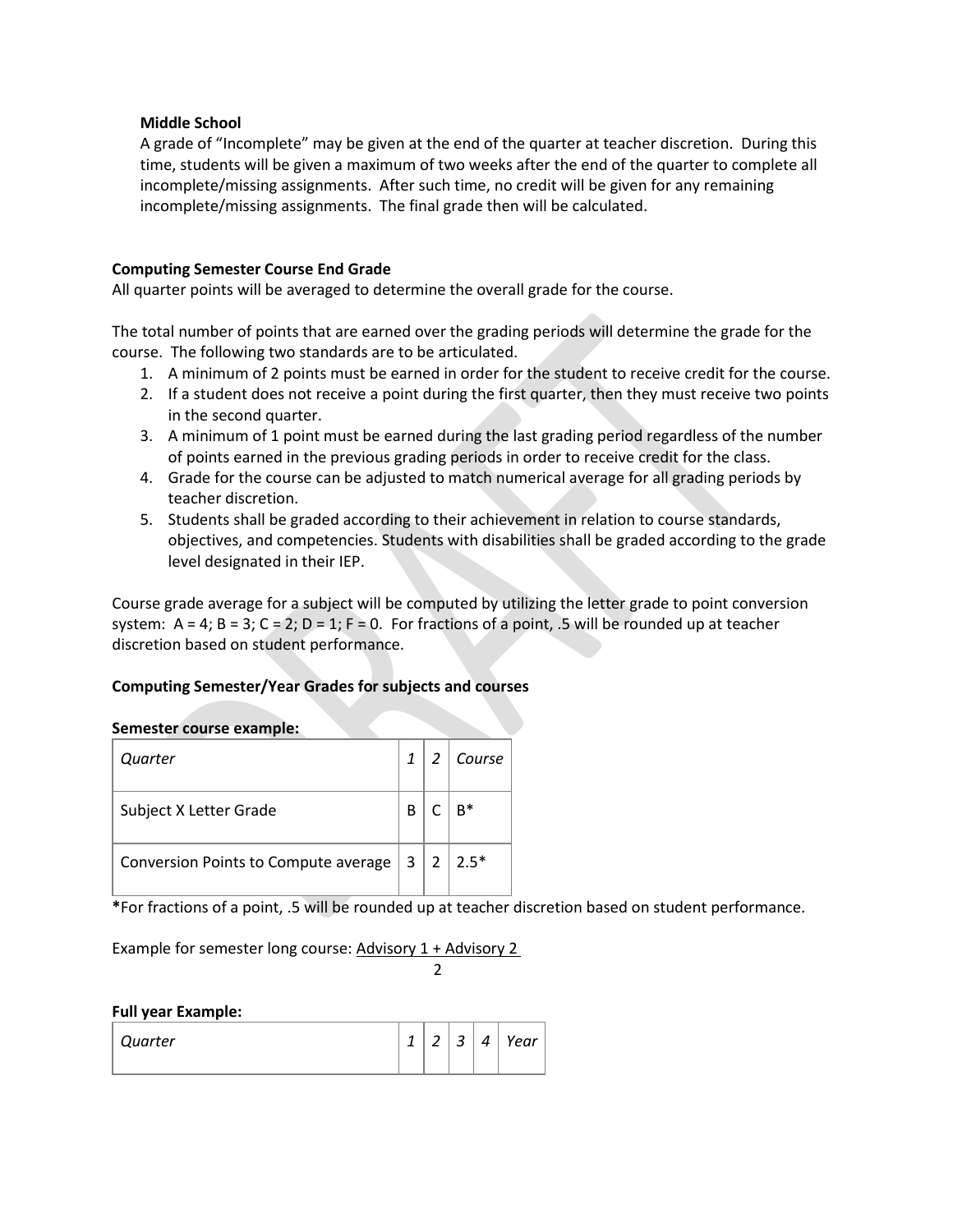| Subject X Letter Grade                      |  | R    | R |               |
|---------------------------------------------|--|------|---|---------------|
| Conversion Points to Compute average $ 3 2$ |  | ્ર પ |   | $3 \mid 2.75$ |

Example for all year course: Advisory 1 + Advisory 2 + Advisory 3 + Advisory 4 4

Final average is computed by adding the advisory grades and then dividing the total by the number of grading periods.

# **Student Interim Reports to Parents**

The board believes it is essential that parents be regularly and fully informed of their child(ren)'s progress in school.

Each school will report a pupil's progress to the student and to his parent or guardian. The report will be clear, concise, and accurate, and will provide a basis of understanding among teachers, parents, and students for the benefit of the individual pupil. The board directs the administration develop interim report forms or cards in accordance with this policy. (Cross Reference: Policy IKA: Grading Systems) Interim reports to parents are required at the four and a half weeks mark between report cards. The information given on the interim report offers more detail than the report card. Schools are encouraged to offer the Interim report at the end of the grading period along with the report card.

## **Class Ranking**

All subjects, beginning with grade nine, or with any courses carrying *Carnegie credit* in grade eight, will be included to determine a student's class rank. The ranking will include all students in the class (grade level). The placement of an individual student in the class rank will be determined by computing the student's quality point average and by placing that student's name and GPA in the appropriate place in the sequence of averages.

Students may repeat a class which they have passed and for which they have already received one *Carnegie* unit of credit. This letter grade will be recorded on the student's permanent record; however, no additional *Carnegie* unit of credit will be given. The letter grade for which credit was given and the repeat letter grade both will be included in the class rank and counted as subjects taken.

## **Weighted Grades**

We do not weight grades for locally developed honors courses. Weighted Grades Courses that are weighted will use a 5 point scale (A=5, B=4, C=3, D=1, F=0) to calculate a student's GPA. All AP courses will receive weighted credit. In addition, LFCC dual enrolled courses that meet the Passport or Uniform Certificate of General Studies, requirements and are used to satisfy high school diploma requirements will be given weighted credit. If you plan to take a Dual Enrolled course at LFCC and would like to receive weighted credit, you must meet with the Director of School Counseling for prior approval.

## **Graduation Recognition**

Students have the opportunity to receive the following recognition at graduation:

• Honors Graduate: Any student obtaining a 3.5 to a 3.99 grade point average (GPA)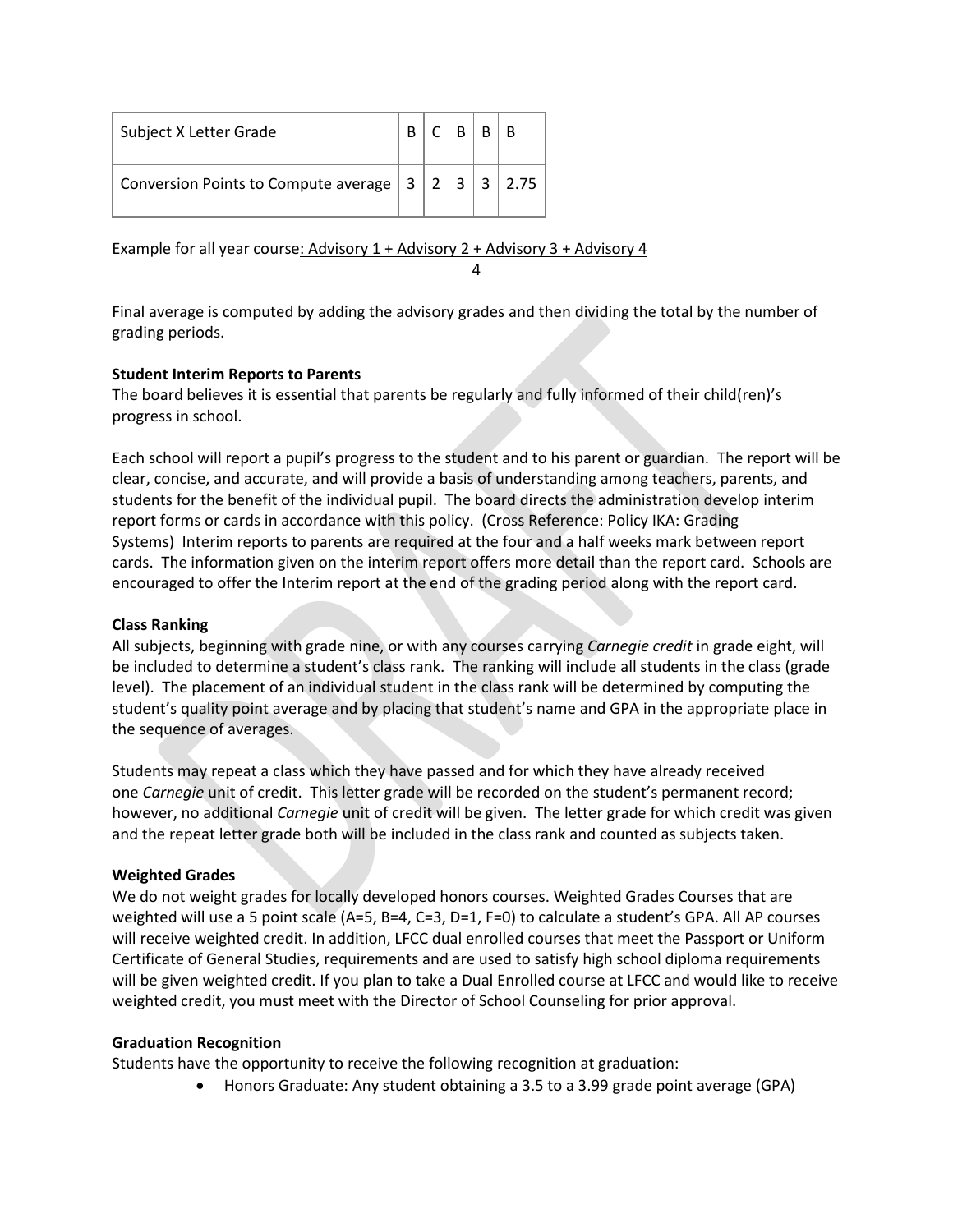• Distinguished Honors Graduate: Any student obtaining a 4.0 grade point average (GPA) or higher

Seniors will continue to be ranked, but there will be no Valedictorian or Salutatorian.

## **Promotion and Retention of Students**

It shall be the practice of the Warren County Public Schools to provide appropriate counseling and, if necessary, remedial help to assist each student in meeting success with his/her school work. The school staff is charged with providing parents and students an accurate account of school progress. A good reporting system offers many avenues for school and home to exchange and share information related to the academic achievement and personal development of a student. Reporting on performance should occur frequently, especially when achievement has been praiseworthy or when a problem has developed.

In light of educational research, with respect to the effect on students' self-esteem, and the lack of academic benefit in most cases, the staff is charged with exploring options for retention in an effort to facilitate normal matriculation through the grades. In cases where retention is suggested by either parents or the staff, the staff will ensure timely communication to students and parents. Parents are to be given the division produced synopsis of research on retention as part of the communication and discussion of retention.

# **Elementary School - Grades K-5**

The successful completion of a grade level, based on criteria established by the various curriculum guides, will constitute promotion to the next grade level.

By a majority decision of the teacher, principal, and the parent, a student may be retained one grade at the elementary level. The teacher will request a Student Support Team (SST) meeting by March 1st to share concerns, implement interventions, and gather data when there is an academic, behavior, and/or attendance concern which impacts achievement. If retention is a consideration, it will be discussed during the Student Support Team meetings. The SST team will consider the academic and social needs of the student when making a recommendation for retention. The final decision of the team will be shared at an SST meeting by May 1st. The option remains with the parent(s) to veto the retention and place the child in the next grade. A statement of the parent's choice to have the child placed in the next grade will be filed in the student's scholastic folder and a note will be added to the year's final report card to indicate the student was waived to the next grade level.

# **Middle School – Grades 6 to 8**

Grade classification shall be based on the following criteria:

| Grade 6 to 7 | Pass English, mathematics, science, and history |
|--------------|-------------------------------------------------|
| Grade 7 to 8 | Pass English, mathematics, science, and history |
| Grade 8 to 9 | Pass English, mathematics, science, and history |

A student that does not pass a core subject course may recover the credit by attending summer school or repeating the course the following school year. WCPS offers summer school on a limited basis to middle school students who need to repeat a core subject course. Summer offerings vary year to year depending on enrollment, teacher availability, overall program needs and resources. If the student does